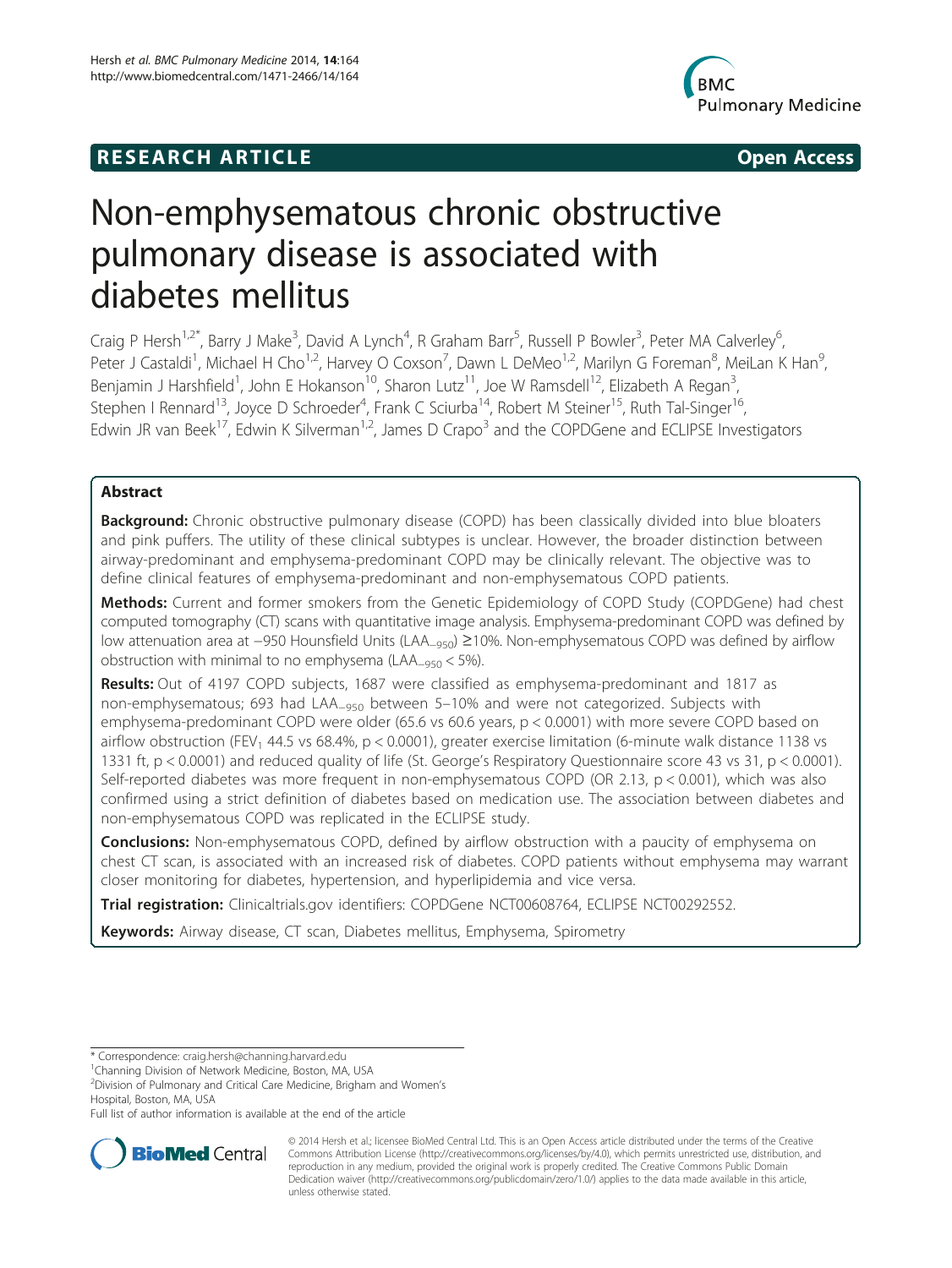## <span id="page-1-0"></span>Background

Chronic obstructive pulmonary disease (COPD) is a heterogeneous disease, including emphysema and large and small airway disease. The most recent update from the Global Initiative for Obstructive Lung Disease (GOLD) has addressed COPD subgroups [\[1\]](#page-8-0), and there is a recognized need to better define COPD subtypes [[2\]](#page-8-0). Several COPD subtypes have been shown to respond to specific treatments, including long-term oxygen for hypoxemic patients [[3,4\]](#page-8-0), lung volume reduction surgery for upper lobe predominant emphysema [\[5](#page-8-0)], and medications including inhaled corticosteroids, azithromycin and roflumilast for frequent acute exacerbations [\[6](#page-8-0)-[8\]](#page-8-0).

Classic COPD subtypes include the "pink puffer" (underweight, emphysema, and normal resting oxygen saturation) and the "blue bloater" (overweight, chronic bronchitis, and hypoxemia) [\[9](#page-8-0)]. Though not appearing in the GOLD document and other management guidelines [[1,10\]](#page-8-0), these subtypes persist in textbooks [\[11,12](#page-8-0)]. The pink puffer – blue bloater distinction is vaguely defined and only applies to severe COPD patients, potentially limiting its clinical utility. However, the distinction between airway-predominant and emphysemapredominant COPD, which has some parallels to the pink puffer – blue bloater classification, may still have utility [\[13](#page-8-0)[-17](#page-9-0)]. Historically, determinations about the extent of emphysema and airway disease could only be made on pathological specimens; however, chest computed tomography (CT) scans provide extensive anatomic information about COPD [[18](#page-9-0),[19](#page-9-0)]. As chest CT scans are becoming more frequently used for lung cancer screening and other indications [\[20,21\]](#page-9-0), these subtypes may be more easily identified in COPD patients.

The Genetic Epidemiology of COPD Study (COPD-Gene) has enrolled over 10,000 smokers with and without COPD across the United States [\[22\]](#page-9-0). The large sample size with extensive clinical data, including volumetric chest CT scans, allows for COPD subtyping. We aimed to create a simplified distinction between emphysema-predominant and presumed airway-predominant COPD based on the presence or absence of emphysema on chest CT scan. We hypothesized that these COPD subtypes would show associations with clinical characteristics and co-morbidities that have implications for the evaluation and management of patients with COPD. We assessed generalizability by replicating subtype associations in the Evaluation of COPD Longitudinally to Identify Predictive Surrogate End-points (ECLIPSE) Study [\[23\]](#page-9-0).

#### Methods

#### Study subjects

COPDGene enrolled smokers with and without COPD at 21 clinical centers throughout the United States between 2007–2011 [\[22](#page-9-0)]. Subjects were self-classified non-Hispanic whites and non-Hispanic African Americans ages 45–80 with at least 10 pack-years of lifetime smoking. During the study visit, subjects underwent a limited physical examination, spirometry before and after inhaled bronchodilator, and a six-minute walk test to assess exercise capacity. Subjects completed questionnaires on respiratory disease, medical history and medications. The St. George's Respiratory Questionnaire (SGRQ) measured disease-related quality of life [\[24](#page-9-0)]. Study protocols and questionnaires are available at [www.copdgene.org](http://www.copdgene.org). The ECLIPSE study is described in the Supplementary Methods (Additional file [1](#page-7-0)) [\[23\]](#page-9-0). COPDGene and ECLIPSE were approved by the institutional review boards at Partners Healthcare and all participating centers (Additional files [2](#page-7-0) and [3\)](#page-7-0). Subjects provided written informed consent.

## Chest CT scans

All subjects underwent a volumetric chest CT scan performed at full inspiration and at relaxed expiration. All chest CT scans were subjected to a standard quality control procedure. Quantitative image analysis was performed using 3D SLICER [[25,26](#page-9-0)] and VIDA Pulmonary Workstation software (Vida Diagnostics, Coralville, Iowa). Emphysema was quantified by the percent of lung voxels with attenuation ≤ −950 Hounsfield Units (HU) on inspiratory scan [[27\]](#page-9-0). Subjects were considered to have emphysema-predominant COPD if this value exceeded 10%, corresponding to 3 standard deviations above the mean in normal non-smokers from COPDGene [\[28](#page-9-0)]. In contrast, non-emphysematous COPD was defined by minimal to absent emphysema, specifically <5% (mean +1 SD in normal non-smokers). Airway disease was assessed by the wall area percent of segmental airways and as the square root wall area of a hypothetical airway with 10 mm internal perimeter (SRWA-Pi10) [\[19\]](#page-9-0).

#### Statistical analysis

We used the COPDGene dataset version date 19- September-2012. The analysis was restricted to subjects with airflow obstruction, defined by  $FEV<sub>1</sub>/FVC < 0.7$ after bronchodilator, corresponding to GOLD stages 1–4 [[1\]](#page-8-0). Based on expert opinion and previous COPDGene publications, we selected a set of clinical phenotypes and comorbidities to compare across the imaging subtypes (Table [1\)](#page-2-0) [[29-37](#page-9-0)]. Univariate comparisons used t-tests for continuous variables and chi-squared tests for binary variables. Logistic regression models were used to adjust for covariates including age, sex, race, body mass index, current smoking status, lifetime pack-years of smoking, and severity of airflow obstruction, assessed as post-bronchodilator  $FEV<sub>1</sub>$  percent predicted. Stratified logistic regression models were adjusted for the same covariates excluding the quantitative of categorical variable that was used to define the strata (e.g. models in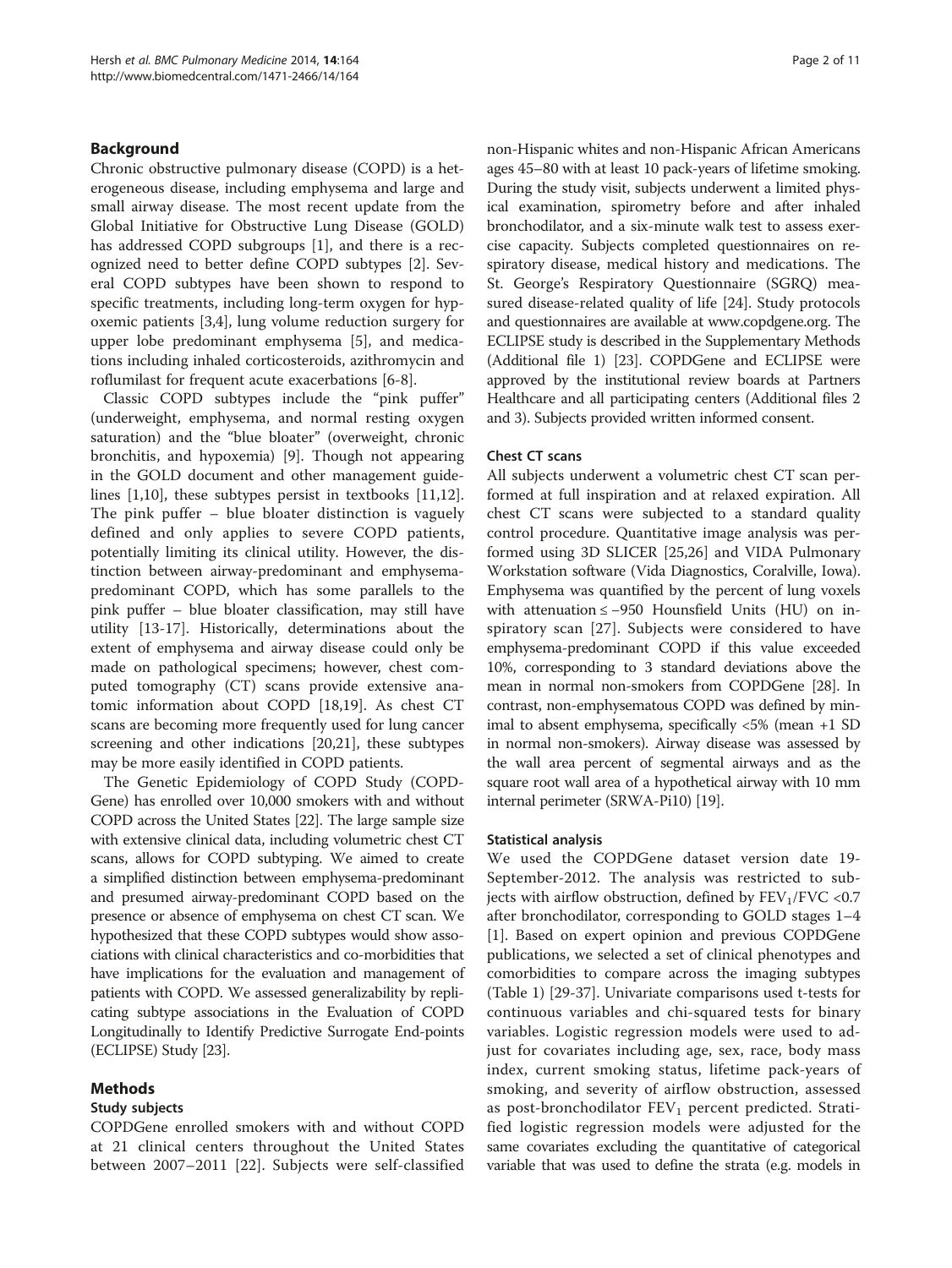<span id="page-2-0"></span>

|  |  | Table 1 COPD characteristics and comorbidity definitions |  |  |  |
|--|--|----------------------------------------------------------|--|--|--|
|--|--|----------------------------------------------------------|--|--|--|

| Characteristic or comorbidity   | <b>Definition</b>                                                                                                                                                                                         | <b>COPDGene reference</b><br>if applicable |
|---------------------------------|-----------------------------------------------------------------------------------------------------------------------------------------------------------------------------------------------------------|--------------------------------------------|
| Asthma-COPD overlap             | Self-report of physician diagnosis of asthma before age 40                                                                                                                                                | Hardin 2011 [29]                           |
| Hypoxemia                       | Resting oxygen saturation ≤88%                                                                                                                                                                            | Kim 2011 [30]                              |
| Frequent exacerbator            | 2 or more exacerbations requiring antibiotics and/or systemic steroids in<br>the year prior to enrollment                                                                                                 | Han 2011 [33]                              |
| Severe, early-onset COPD        | Age $<$ 55 years, FEV <sub>1</sub> $<$ 50% predicted                                                                                                                                                      | Foreman 2011 [34]                          |
| Poor exercise capacity          | 6-minute walk distance <500 feet                                                                                                                                                                          | Rambod 2012 [32]                           |
| Bronchodilator response         | Increase in FEV <sub>1</sub> 200 ml and 12% from baseline                                                                                                                                                 |                                            |
| Pink puffer                     | Emphysema > 10%, BMI $\leq$ 20, O <sub>2</sub> sat $\geq$ 90%                                                                                                                                             |                                            |
| Blue bloater                    | Chronic bronchitis, $BMI > 25$ , O <sub>2</sub> sat < 90%                                                                                                                                                 |                                            |
| Chronic bronchitis              | Chronic cough and phlegm for $\geq$ 3 mo/yr for at least 2 consecutive years                                                                                                                              | Kim 2011 [31]                              |
| Chronic prednisone use          | Self-report                                                                                                                                                                                               | Swift 2012 [35]                            |
| Cardiovascular disease          | Self-report of heart attack, coronary artery disease, angina, angioplasty,<br>coronary artery bypass graft, congestive heart failure, peripheral vascular<br>disease, transient ischemic attack or stroke | Black-Shinn 2014 [36]                      |
| Coronary disease                | Self-report of heart attack, coronary artery disease, angina, angioplasty,<br>or coronary artery bypass graft                                                                                             |                                            |
| Congestive heart failure        | Self-report                                                                                                                                                                                               |                                            |
| Peripheral vascular disease     | Self-report                                                                                                                                                                                               |                                            |
| Cerebrovascular disease         | Self-report of transient ischemic attack or stroke                                                                                                                                                        |                                            |
| Sleep apnea                     | Self-report                                                                                                                                                                                               |                                            |
| Diabetes mellitus               | Self-report                                                                                                                                                                                               | Kinney 2014 [37]                           |
| Metabolic syndrome              | 3 of 4: BMI > 30 (measured), diabetes mellitus, hypertension, and high<br>cholesterol (all self-report)                                                                                                   |                                            |
| Gastroesophageal reflux disease | Self-report                                                                                                                                                                                               |                                            |
| Peptic ulcer disease            | Self-report                                                                                                                                                                                               |                                            |
| Osteoporosis                    | Self-report                                                                                                                                                                                               |                                            |

obese and non-obese subjects were not adjusted for BMI). Analyses were performed using R statistical software. Logistic regression analysis for diabetes in ECLIPSE is described in the Additional file [1](#page-7-0).

## Results

COPDGene enrolled 10,300 subjects. There were 4197 current and former smokers with airflow obstruction  $(FEV<sub>1</sub>/FVC < 0.7$  on post-bronchodilator spirometry) and inspiratory chest CT scans passing quality control included in this analysis. Figure 1 demonstrates that the classic COPD subtypes of pink puffers and blue bloaters increased in frequency in more severe COPD, yet these subjects remained infrequent even among subjects with the most severe airflow obstruction (see Table 1 for definitions). Blue bloaters were less common than pink puffers across all level of lung function impairment.

Of the 4197 COPD subjects, 1687 subjects were defined as emphysema-predominant and 1817 as nonemphysematous (Table [2](#page-3-0), Figure [2](#page-3-0)). 693 subjects had

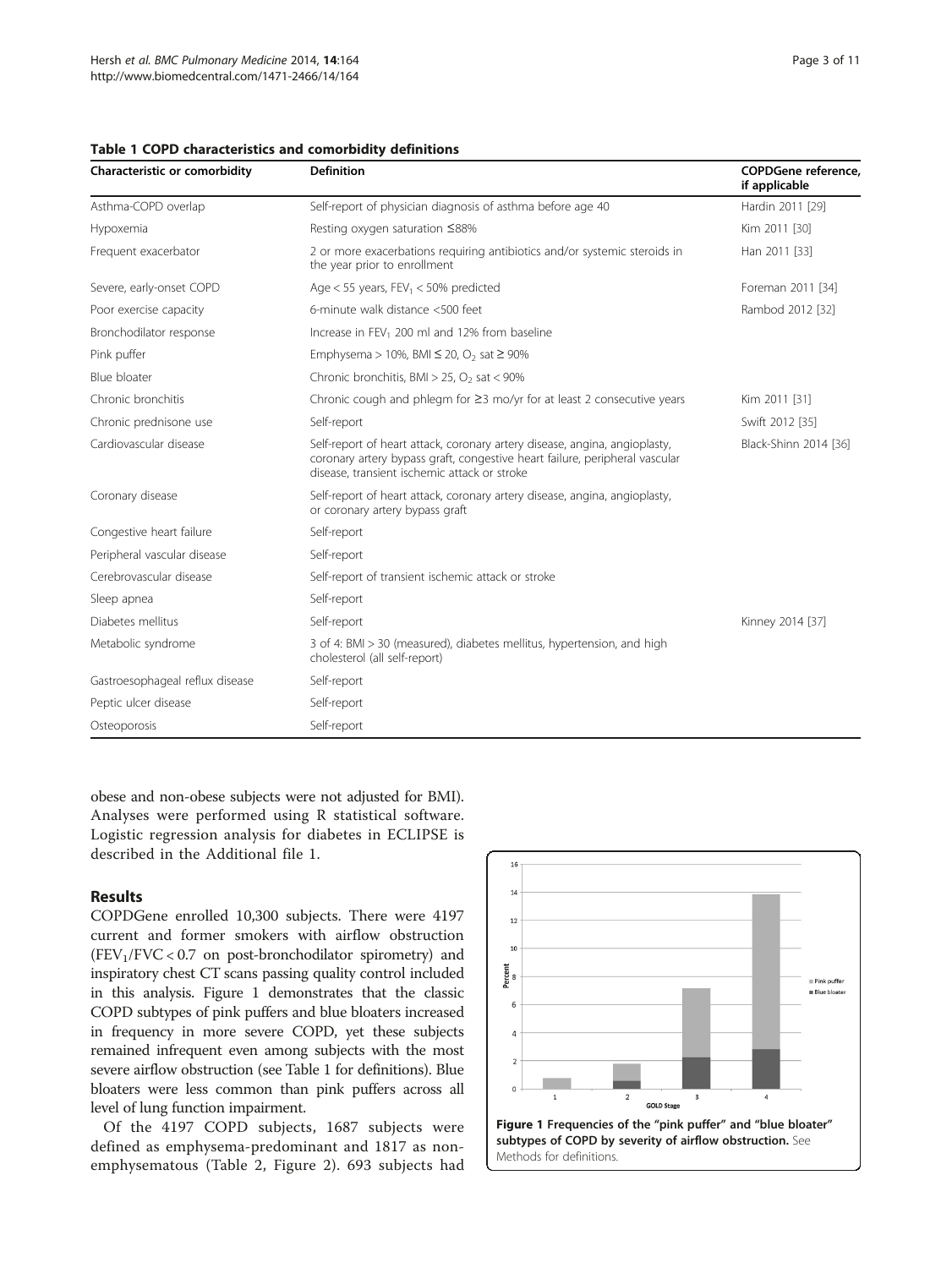|                                                                     | No/minimal emphysema  | Emphysema-predominant | p-value  |
|---------------------------------------------------------------------|-----------------------|-----------------------|----------|
| $\mathbb N$                                                         | 1817                  | 1687                  |          |
| Age                                                                 | 60.6 $(\pm 8.8)$      | 65.6 $(\pm 7.7)$      | < 0.0001 |
| Male sex                                                            | 933 (51.3%)           | 1000 (59.3%)          | < 0.0001 |
| African American race                                               | 479 (26.4%)           | 288 (17.1%)           | < 0.0001 |
| Pack-years of smoking                                               | 47.3 $(\pm 24.4)$     | 55.9 (±28.1)          | < 0.0001 |
| Current smoking                                                     | 1122 (61.8%)          | 392 (23.2%)           | < 0.0001 |
| Body Mass Index, kg/m <sup>2</sup>                                  | 29.3 $(\pm 6.3)$      | $25.9 \ (\pm 5.2)$    | < 0.0001 |
| Forced Expiratory Volume in 1 s (FEV1), % predicted                 | 68.4 $(\pm 18.4)$     | 44.5 $(\pm 21.0)$     | < 0.0001 |
| GOLD Stage                                                          |                       |                       |          |
| 1                                                                   | 487 (26.8%)           | 121 (7.2%)            |          |
| 2                                                                   | 1025 (56.4%)          | 453 (26.9%)           |          |
| 3                                                                   | 267 (14.7%)           | 649 (38.5%)           |          |
| $\overline{4}$                                                      | 38 (2.1%)             | 464 (27.5%)           |          |
| FEV <sub>1</sub> / Forced Vital Capacity ratio                      | $0.61$ ( $\pm 0.08$ ) | $0.42 \ (\pm 0.12)$   | < 0.0001 |
| Bronchodilator response, change in FEV <sub>1</sub> , % of baseline | $7.2 (\pm 11.7)$      | $9.1 (\pm 12.6)$      | < 0.0001 |
| Bronchodilator response, change in FEV <sub>1</sub> , L             | $0.11 (\pm 0.19)$     | $0.09$ ( $\pm 0.13$ ) | 0.001    |
| Bronchodilator response, % of predicted FEV <sub>1</sub>            | 3.8 $(\pm 6.4)$       | 3.2 $(\pm 4.5)$       | 0.002    |
| 6-minute walk distance, ft.                                         | 1331 $(\pm 383)$      | 1138 (±403)           | < 0.0001 |
| Oxygen saturation by pulse oximetry, %                              | $95.9 (\pm 2.8)$      | 94.0 $(\pm 3.9)$      | < 0.0001 |
| Modified Medical Research Council dyspnea score                     | $1.5 \ (\pm 1.5)$     | 2.4 $(\pm 1.3)$       | < 0.0001 |
| St. George's Respiratory Questionnaire total score                  | 30.7 (±22.9)          | 43.0 (±20.6)          | < 0.0001 |
| BODE index*                                                         | $1.6 (\pm 1.7)$       | 3.6 $(\pm 2.1)$       | < 0.0001 |
| Emphysema at -950 Hounsfield units, %                               | $2.0 (\pm 1.4)$       | 23.6 $(\pm 10.7)$     | < 0.0001 |
| Square root wall area of an airway with 10 mm internal perimeter    | 3.71 $(\pm 0.15)$     | 3.70 $(\pm 0.13)$     | 0.001    |
| Wall area % of segmental airways                                    | 62.7 $(\pm 3.4)$      | 62.2 $(\pm 3.0)$      | < 0.0001 |

<span id="page-3-0"></span>

| Table 2 Demographic and clinical attributes of subjects with non-emphysematous and emphysema-predominant COPD |  |  |  |
|---------------------------------------------------------------------------------------------------------------|--|--|--|
| $(GOLD 1-4)$                                                                                                  |  |  |  |

\*BODE = Body mass, airflow Obstruction, Dyspnea, Exercise capacity [[38\]](#page-9-0). Mean (±SD) or N (%) are shown.

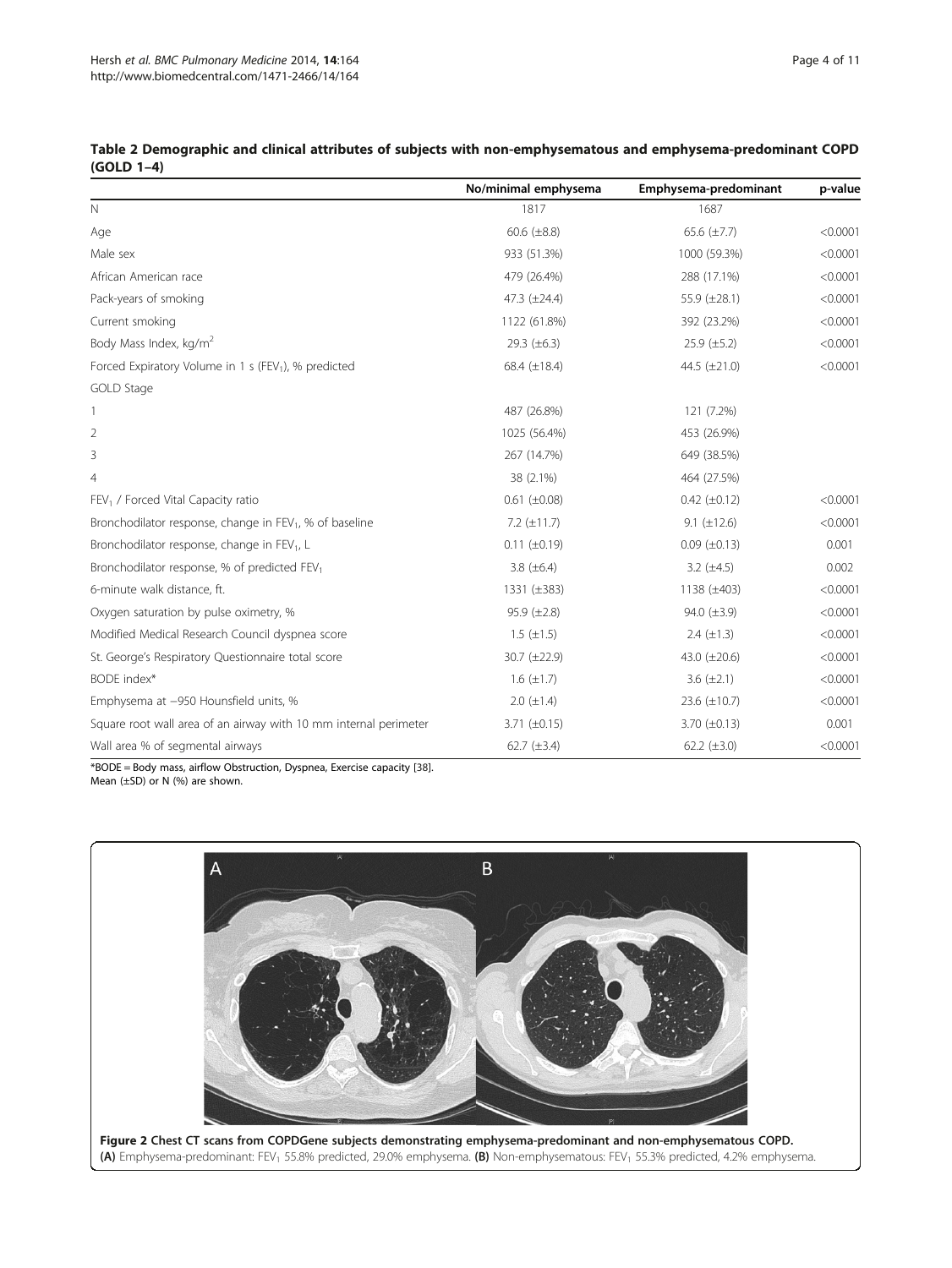emphysema values between 5–10% and could not be classified into one of the two categories (Additional file [4](#page-7-0): Table S1). Emphysema-predominant subjects had more severe COPD, based on lower lung function, reduced exercise capacity on 6-minute walk test, more severe dyspnea, and reduced quality of life (higher scores on SGRQ). Non-emphysematous subjects had greater bronchodilator responsiveness expressed as the absolute change in  $FEV_1$  and as the change in  $FEV_1$  as a percent of predicted FEV<sub>1</sub>, while emphysema-predominant subjects had greater change expressed as a percent of baseline  $FEV<sub>1</sub>$ . Non-emphysematous subjects had thicker airways. The characteristics of the unclassified subjects with 5–10% emphysema generally fell between the nonemphysematous and emphysema predominant subjects (Additional file [4](#page-7-0): Table S1).

Table 3 shows the associations of the clinical characteristics and co-morbidities with the imaging subtypes. The COPD-asthma overlap group is more common in non-emphysematous COPD, as is bronchodilator responsiveness, when assessed using the American Thoracic Society/European Respiratory Society criteria [[39\]](#page-9-0). Underweight subjects are more common among

emphysema-predominant COPD. There was no difference in the prevalence of chronic bronchitis between the two imaging subtypes. Cardiovascular disease by various definitions, though statistically different between the imaging subtypes in the multivariate regression models, was not seen more frequently in non-emphysematous subjects, with the possible exception of congestive heart failure (Table 3). Both diabetes mellitus and the metabolic syndrome are significantly more common in nonemphysematous COPD (diabetes OR 2.13, p < 0.0001; metabolic syndrome OR 1.87, p < 0.0001). Using a stricter diabetes definition of self-report plus medication use (see methods in Additional file [1\)](#page-7-0), there was a significant association with non-emphysematous COPD (OR 2.45, p < 0.0001). The associations with self-reported diabetes and the metabolic syndrome were similar in analyses restricted to subjects with  $FEV_1 < 80\%$  predicted (data not shown).

To ensure that the associations with diabetes and the metabolic syndrome were not due to confounding, we performed logistic regression analyses stratified by various potential confounding factors (Table [4](#page-5-0) and Additional file [4:](#page-7-0) Table S2). The increased frequency of diabetes in

Table 3 Associations of non-emphysematous and emphysema-predominant COPD with other clinical subgroups and comorbidities

|                                                  | Frequency         |                       | Logistic regression |          |
|--------------------------------------------------|-------------------|-----------------------|---------------------|----------|
|                                                  | Non-emphysematous | Emphysema-predominant | OR (adjusted)*      | p-value  |
| COPD/asthma overlap                              | 281 (15.5%)       | 178 (10.6%)           | 1.64                | 0.0006   |
| Hypoxemia                                        | 44 (2.4%)         | 159 (9.4%)            | 0.76                | 0.2      |
| Frequent exacerbator                             | 208 (11.4%)       | 330 (19.6%)           | 0.88                | 0.3      |
| Severe, early-onset COPD                         | 91 (5.0%)         | 111 (6.6%)            | 1.07                | 0.9      |
| Poor exercise capacity                           | 51 (2.8%)         | 119 (7.1%)            | 0.93                | 0.8      |
| Bronchodilator response, ATS/ERS definition [39] | 634 (34.9%)       | 569 (33.7%)           | 1.20                | 0.05     |
| Chronic prednisone use                           | 44 (2.4%)         | 124 (7.4%)            | 0.73                | 0.2      |
| Low body mass index                              | 59 (3.2%)         | 180 (10.7%)           | 0.39                | < 0.0001 |
| Chronic bronchitis                               | 470 (25.9%)       | 431 (25.5%)           | 0.87                | 0.2      |
| Cardiovascular disease                           | 393 (21.6%)       | 399 (23.7%)           | 1.44                | 0.0009   |
| Coronary disease                                 | 277 (15.2%)       | 278 (16.5%)           | 1.36                | 0.01     |
| Congestive heart failure                         | 91 (5.0%)         | 59 (3.5%)             | 3.76                | < 0.0001 |
| Peripheral vascular disease                      | 58 (3.2%)         | 53 (3.1%)             | 1.59                | 0.07     |
| Cerebrovascular disease                          | 96 (5.3%)         | 102 (6.0%)            | 1.14                | 0.5      |
| Sleep apnea                                      | 271 (14.9%)       | 199 (11.8%)           | 1.17                | 0.3      |
| Diabetes mellitus                                | 263 (14.5%)       | 146 (8.7%)            | 2.13                | < 0.0001 |
| Metabolic syndrome                               | 360 (19.8%)       | 173 (10.3%)           | 1.87                | < 0.0001 |
| Gastroesophageal reflux disease                  | 498 (27.4%)       | 511 (30.3%)           | 0.93                | 0.5      |
| Stomach ulcers                                   | 147 (8.1%)        | 183 (10.8%)           | 0.76                | 0.07     |
| Osteoporosis                                     | 278 (15.3%)       | 372 (22.1%)           | 0.96                | 0.7      |

\*All models were adjusted for age, sex, race, pack-years, current smoking status, BMI, and FEV<sub>1</sub>% predicted, except low body mass index regression which was adjusted for the same covariates excluding BMI. Odds ratio is for non-emphysematous compared to emphysema-predominant COPD.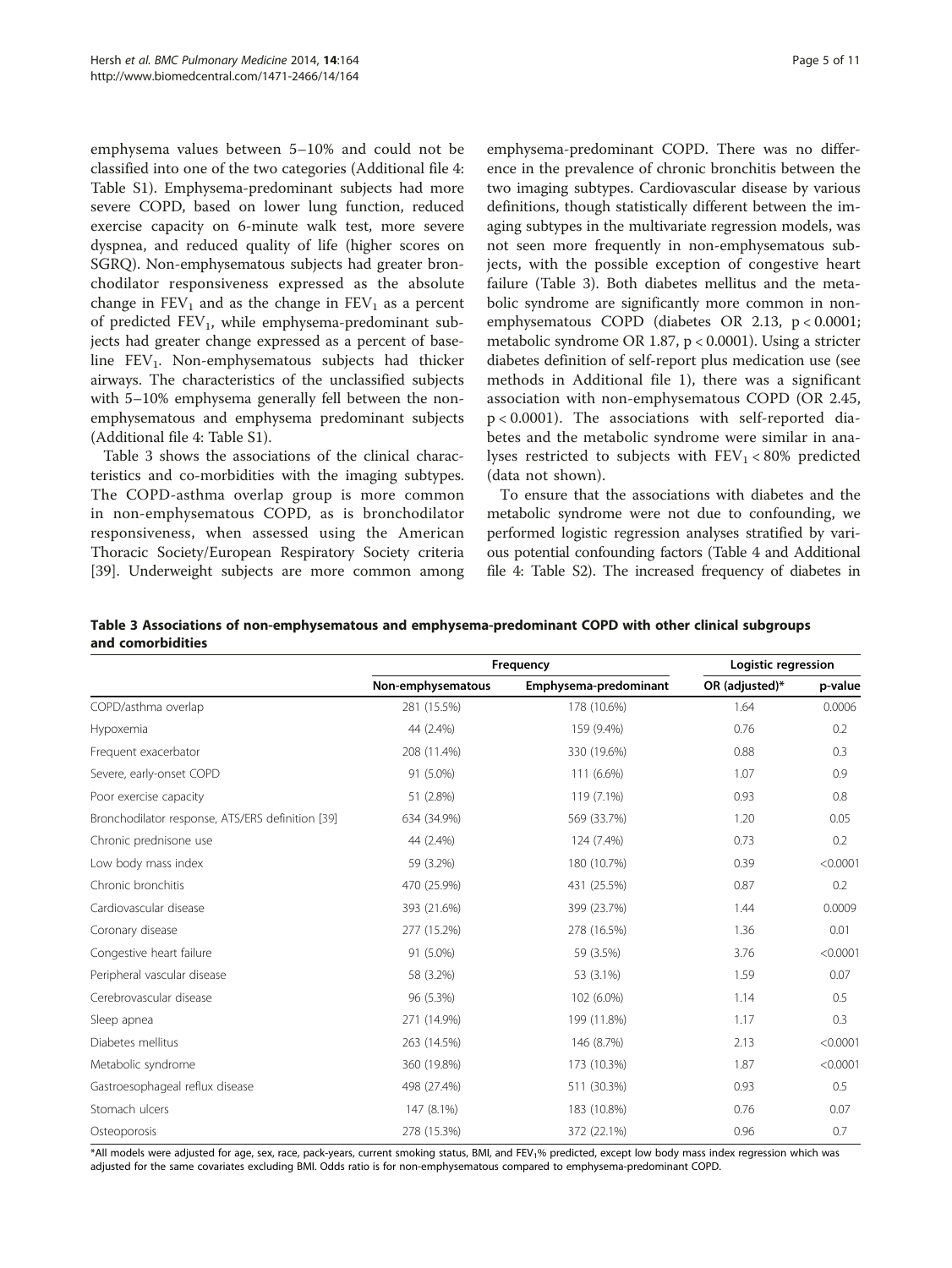<span id="page-5-0"></span>

| Variable          | Stratum            | Non-emphysematous | Emphysema-predominant | OR (adjusted)* | p-value |
|-------------------|--------------------|-------------------|-----------------------|----------------|---------|
| Obesity           | $BMI \leq 30$      | 89 (8.2%)         | 90 (6.6%)             | 1.82           | 0.004   |
|                   | BM > 30            | 174 (23.8%)       | 56 (17.0%)            | 2.71           | < 0.001 |
| Current smoker    | No                 | 126 (18.1%)       | 123 (9.5%)            | 1.87           | < 0.001 |
|                   | Yes                | 137 (12.2%)       | 23 (5.9%)             | 2.85           | < 0.001 |
| <b>GOLD Stage</b> | $1 - 2$            | 191 (12.6%)       | 47 (8.2%)             | 1.87           | 0.001   |
|                   | $3 - 4$            | 72 (23.6%)        | 99 (8.9%)             | 2.11           | 0.001   |
| Race              | Non-Hispanic white | 185 (13.8%)       | 113 (8.1%)            | 2.23           | < 0.001 |
|                   | African American   | 78 (16.3%)        | 33 (11.5%)            | 1.96           | 0.02    |
| Age               | <65                | 147 (11.8%)       | 53 (7.1%)             | 2.07           | 0.001   |
|                   | $\geq 65$          | 116 (20.2%)       | 93 (9.9%)             | 2.16           | < 0.001 |
|                   |                    |                   |                       |                |         |

\*Models were adjusted for age, sex, race, pack-years, current smoking status, BMI, and FEV1% predicted, excluding the variable that was used to define the strata (e.g. models in obese and non-obese subjects were not adjusted for BMI). Odds ratio is for non-emphysematous compared to emphysema-predominant COPD.

non-emphysematous COPD persisted in stratified analyses of obese and non-obese subjects, current and former smokers, mild-moderate (GOLD 1–2) and severe-very severe COPD (GOLD 3–4), non-Hispanic white and African American subjects, and older and younger subjects (Table 4). Odds ratios were similar or increased in the stratified analyses using the stricter diabetes definition of self-report plus medication (data not shown). The associations with metabolic syndrome persisted in stratified analyses (Table S2).

In ECLIPSE, there were 283 non-emphysema predominant and 1211 emphysema-predominant COPD subjects (Additional file [4:](#page-7-0) Table S3). Similar to COPDGene, emphysema-predominant subjects had more severe airflow obstruction. Diabetes was reported by 10.6% of nonemphysematous and 8.2% of emphysema-predominant subjects. A logistic regression model replicated the association between diabetes and non-emphysema predominant COPD (OR 1.62, 1-sided p-value = 0.034).

## **Discussion**

In the COPDGene Study, we defined subtypes of emphysema-predominant and non-emphysematous COPD based on a distinction between high and low emphysema on chest CT scan. We found an increased prevalence of diabetes in non-emphysematous COPD subjects, which was confirmed in the ECLIPSE study. Subjects with emphysema-predominant COPD had more severe airflow obstruction, but the proportions of subjects with frequent exacerbations or exercise intolerance were similar in the two subgroups when adjusted for differences in lung function. We confirmed expected associations of asthma-COPD overlap syndrome with non-emphysematous COPD and low BMI with emphysema-predominant COPD. The classic pink puffer – blue bloater subtypes were found in low frequencies in a modern COPD population. There was no difference in the rate of chronic bronchitis across the two subtypes, highlighting another shortcoming of this classic dichotomy. The pink puffer – blue bloater distinction is unlikely to be useful and should be abandoned.

The heterogeneous nature of COPD is increasingly recognized [[2\]](#page-8-0). Previous efforts to identify subtypes of COPD have relied on statistical approaches such as cluster analysis and have identified clusters with emphysema and airway-predominant disease [[40](#page-9-0)-[42](#page-9-0)]. Garcia-Aymerich and colleagues found a cluster of subjects with milder COPD, obesity, diabetes, and cardiovascular disease, who had less emphysema in those subjects with CT scans [\[43](#page-9-0)]. These statistical approaches are promising, but they often require a large number of input variables and the output may be difficult to interpret. In our analysis, the simple distinction based on the presence or absence of emphysema yielded similar results and may be easier to apply clinically than the cluster-based methods.

Diabetes and the metabolic syndrome are frequent comorbidities in COPD patients [[44](#page-9-0)-[47\]](#page-9-0). COPD, diabetes, and the metabolic syndrome are all related to systemic inflammation, which may explain the co-occurrence. Studies examining whether inhaled corticosteroids increase risk of diabetes have shown conflicting results [[48,49\]](#page-9-0). Regardless, any association between ICS and diabetes would not explain the high frequency of the other components of the metabolic syndrome in COPD.

In a subset of COPDGene subjects, Han and colleagues examined CT features associated with COPD exacerbations [[33\]](#page-9-0). They found that diabetes was more frequent in subjects with airway disease, defined by airway wall measures. The current study using all COPD subjects in COPDGene extends those results, using a paucity of emphysema on CT scan as a surrogate for airway-predominant COPD. The concordant results using a simple definition of airway-predominant COPD strengthens the current findings. Inflammation in emphysema may be different from inflammation in airway disease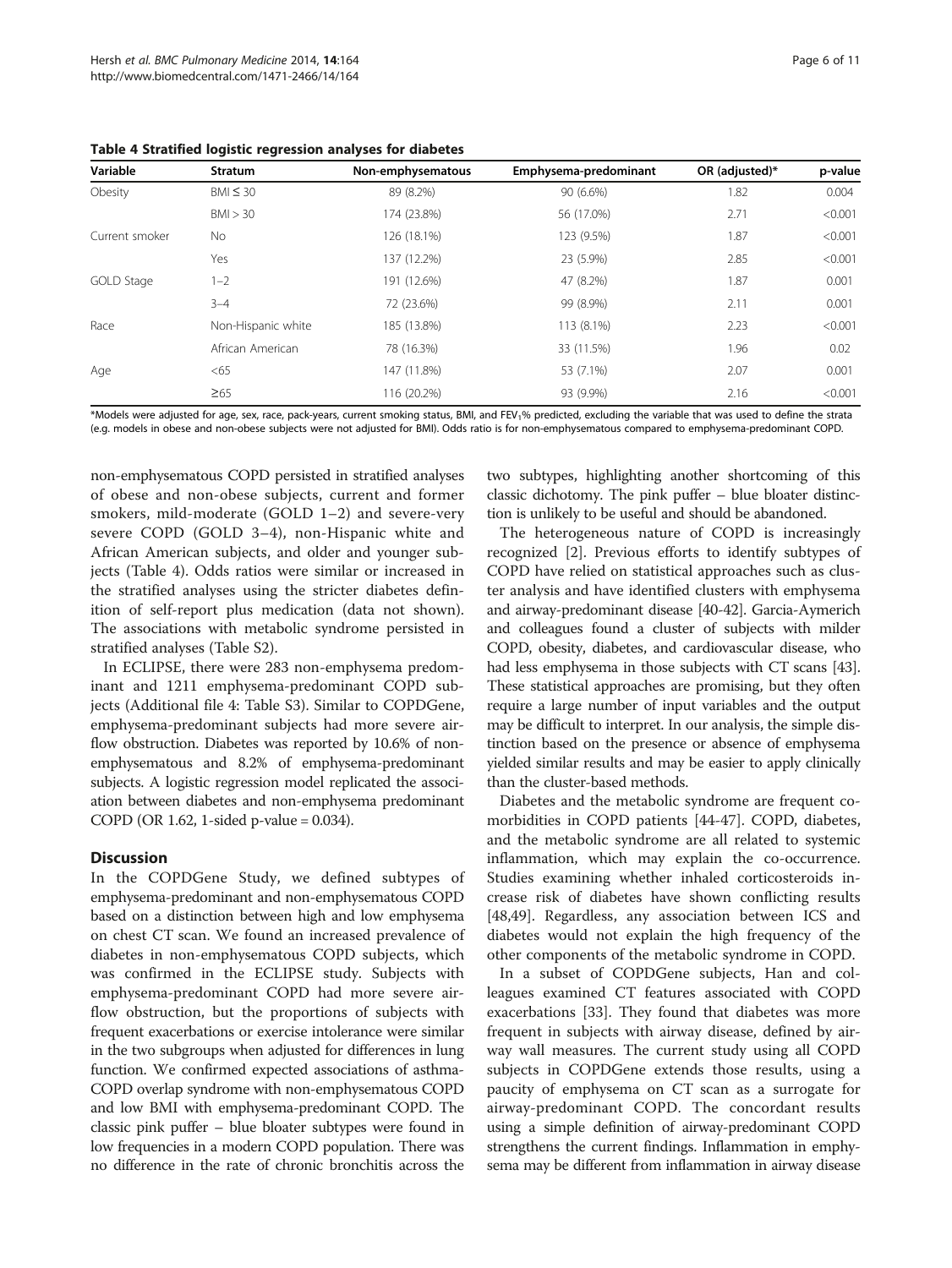[[50](#page-9-0)], explaining the variable correlations between these COPD phenotypes and other diseases associated with systemic inflammation. Analyses within well-characterized cohorts of COPD patients including biomarkers, chest CT scans and comorbidities would be required to clarify these inflammatory phenotypes.

The observation that non-emphysematous COPD is associated with diabetes may have clinical implications. Current guidelines from the U.S. Preventive Services Task Force (USPTF) and other organizations recommend routine screening for hypertension and hyperlipidemia in adults [\[51\]](#page-10-0). However, recommendations for diabetes screening vary. The USPTF recommends diabetes screening only in adults with blood pressure greater than 135/80 mmHg [\[52](#page-10-0)]. The American Diabetes Association recommends screening all adults who are overweight and have one or more risk factors for diabetes, as well as all adults beginning at age 45 [[53](#page-10-0)]. One might consider adding COPD, specifically nonemphysematous COPD, to the list of diabetes risk factors. With the increasing use of chest CT scans for screening and diagnosis, physicians will increasingly be able to identify COPD patients with and without emphysema. Since patients with chronic diseases may be undertreated for other medical conditions [[54](#page-10-0)], our results serve as a reminder to physicians to screen for diabetes, hypertension, and lipid disorders in patients with nonemphysematous COPD. Conversely, clinicians should obtain spirometry in current and former smokers with diabetes and/or metabolic syndrome who present with respiratory symptoms.

Besides a heightened awareness of disease screening in patients with non-emphysematous COPD, our findings may potentially affect treatment. For example, the phosphodiesterase-4 inhibitor roflumilast is indicated in severe COPD patients with chronic bronchitis and frequent acute exacerbations [\[8\]](#page-8-0). Wouters et al. have shown that roflumilast improves glucose control in subjects with newly-diagnosed diabetes without COPD [\[55\]](#page-10-0). The effect of roflumilast on both COPD and diabetes outcomes in subjects with both diseases warrants further study. Since we found that chronic bronchitis was equally frequent in both imaging subtypes, non-emphysematous COPD may define a more specific subgroup that might benefit from roflumilast than does chronic bronchitis. Other antiinflammatory agents may also have beneficial effects in COPD subtypes. Our analysis has several limitations. We divided subjects into emphysema-predominant and non-emphysematous COPD, as a surrogate for airwaypredominant COPD [\[17\]](#page-9-0). The non-emphysematous subgroup did have large airway disease on chest CT scans. However, the major site of airflow limitation is in the small airways. Measurements of small airways  $\left( < 2 \right)$  mm are limited due to the spatial resolution of CT scans. Additionally,

the emphysema-predominant subtype may still include substantial airway disease since we did not account for CT airway measurements when defining the subtypes. In order to be clinically-relevant, we created a simple distinction on chest CT scans which does not require complex airway measurements. The quantitative CT emphysema categories served as a surrogate for visual reading of the presence or absence of emphysema, as would be found in a clinical radiology report. Standardized radiologist readings of chest CT scans were not available in COPDGene. However, this simplified distinction proved to be generalizable to a second study population which included COPD subjects from multiple countries.

In COPDGene, comorbidities were defined by subject self-report. Previous studies have shown subject report of diabetes to be reliable [\[56](#page-10-0)-[58](#page-10-0)]. In addition, we confirmed our findings using a strict definition of diabetes including medication usage. However, we could not apply strict definitions of metabolic syndrome, which would require measurements of waist circumference and triglyceride, HDL, and glucose levels [[59](#page-10-0)]. Using more precise definitions may strengthen the associations found using self-reported data. Additionally, we used cross-sectional data, so we cannot determine the relative timing of the onset of non-emphysematous COPD and diabetes and the metabolic syndrome. Longitudinal data would be needed to address causality. COPDGene and ECLIPSE included non-Hispanic white and non-Hispanic African American subjects; it is not known whether our findings are generalizable to other racial and ethnic groups.

## **Conclusions**

Despite these limitations, we were able to create an imaging-based classification of emphysema-predominant and non-emphysematous COPD. The emphysemapredominant subjects had more severe COPD, based on measures of lung function, exercise capacity and symptoms. However, the non-emphysematous COPD subjects had an increased prevalence of diabetes and the metabolic syndrome, consistent with systemic inflammation. This finding may encourage clinicians to screen for diabetes and lipid abnormalities in COPD patients, specifically those without significant emphysema. With the increase in chest CT scans being performed for other indications, such as lung cancer screening, COPD patients will be more easily able to be assigned to these imaging subtypes. Conversely, patients with diabetes or metabolic syndrome who present with respiratory symptoms should undergo spirometry to evaluate for COPD. Future studies of existing and novel anti-inflammatory agents in COPD may find better results if targeted to COPD subjects without substantial emphysema.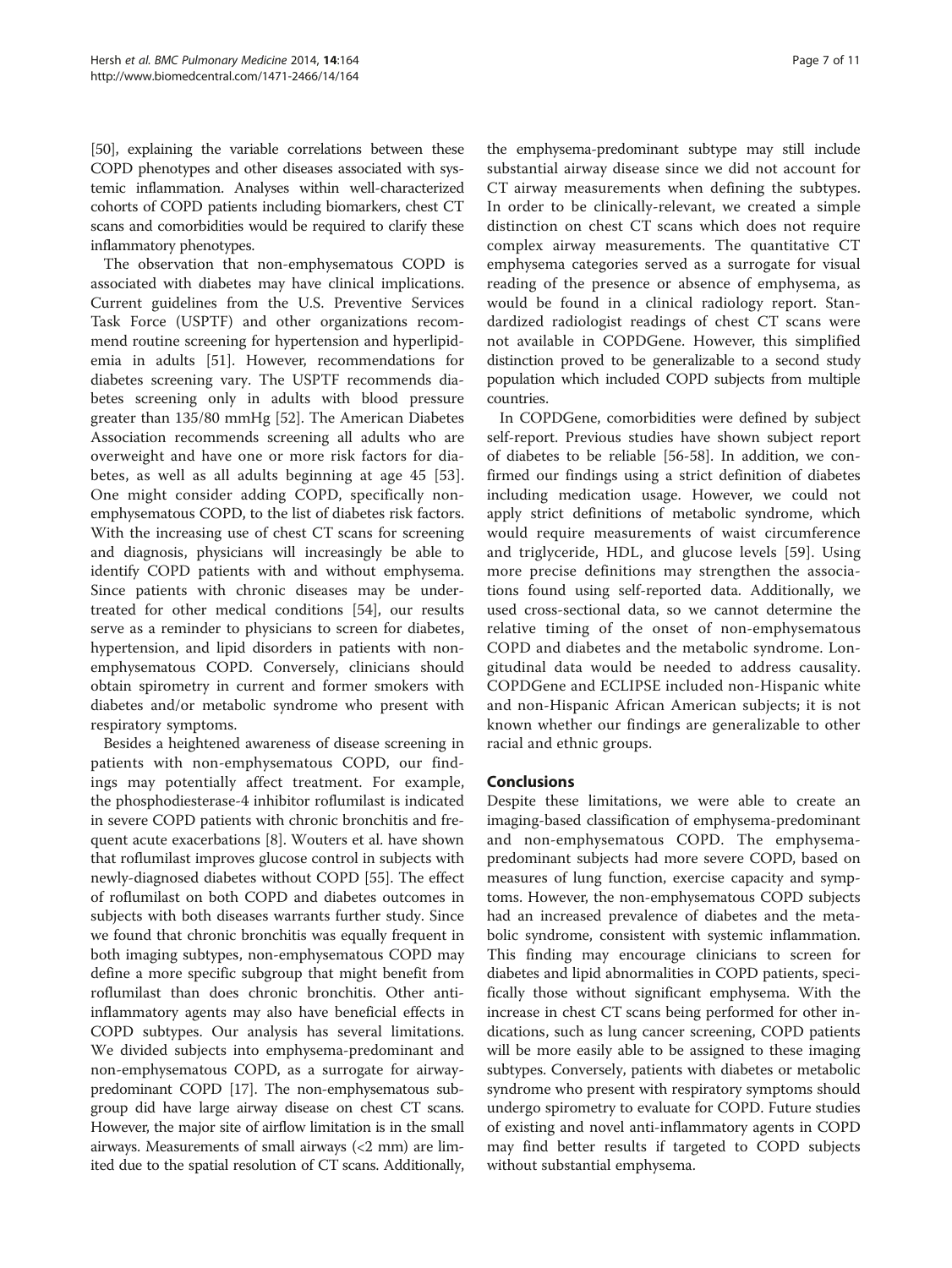## <span id="page-7-0"></span>Additional files

[Additional file 1:](http://www.biomedcentral.com/content/supplementary/1471-2466-14-164-S1.docx) Supplementary Methods.

[Additional file 2:](http://www.biomedcentral.com/content/supplementary/1471-2466-14-164-S2.doc) COPDGene Institutional Review Board approvals.

[Additional file 3:](http://www.biomedcentral.com/content/supplementary/1471-2466-14-164-S3.doc) ECLIPSE Institutional Review Board approvals.

[Additional file 4: Table S1.](http://www.biomedcentral.com/content/supplementary/1471-2466-14-164-S4.docx) Demographic and clinical attributes of subjects with non-emphysematous and emphysema-predominant COPD (GOLD 1–4), along with unclassified COPD subjects (5–10% emphysema). Table S2. Stratified logistic regression analyses in COPDGene for metabolic syndrome. Table S3. ECLIPSE subjects with non-emphysematous and emphysema-predominant COPD (GOLD 2–4).

#### Abbreviations

BODE: Body mass index, airflow obstruction, dyspnea, and exercise capacity; COPD: Chronic obstructive pulmonary disease; COPDGene: Genetic epidemiology of COPD study; ECLIPSE: Evaluation of COPD longitudinally to identify predictive surrogate end-points; FEV<sub>1</sub>: Forced expiratory volume in 1 second; FVC: Forced vital capacity; GOLD: Global initiative for chronic obstructive lung disease; OR: Odds ratio; SGRQ: St. George's respiratory questionnaire.

#### Competing interests

Dr. Hersh has received lecture fees from Novartis and has been a consultant for CSL Behring. Dr. Make reports advisory board membership for Forest, AstraZeneca, Novartis, Covidien, Breathe, Merck, Sunovion, Boehringer Ingelheim, MedImmune, Ikaria, and Abbot. He has been a consultant for Astellas, Forest, and Boehringer Ingelheim. He has received research grants from AstraZeneca, GlaxoSmithKline, NABI, Boehringer Ingelheim, Sunovion, Forest, and Pfizer. He has received lecture fees from GlaxoSmithKline, Boehringer Ingelheim, Forest, and Pfizer. Dr. Lynch has been a consultant for Perceptive Imaging, Boehringer Ingelheim, Genentech, Gilead, and Intermune. He has received grants from Centocor and Siemens. Dr. Barr has received royalties from UpToDate. Dr. Cho has been a consultant for Merck. Dr. Han has been a consultant for GlaxoSmithKline, Boehringer Ingelheim, Novartis, Genentech, Medimmune, and Forest. She has received lecture fees from GlaxoSmithKline, Boehringer Ingelheim,, Pfizer, Novartis, Grifols, and Forest. She has received royalties from UpToDate. Dr. Ramsdell has received a research grant from Boehringer Ingelheim. Dr. Rennard has received grants from AstraZeneca, Biomarck, Centocor, Mpex, Nabi, Novartis, Otsuka, Boehringer Ingelheim, and Nycomed. He has been a consultant for Able Associates, Adelphi Research, APT Pharma/Britnall, Aradigm, AstraZeneca, Boehringer Ingelheim, Chiesi, CommonHealth, Consult Complete, COPDForum, Data Monitor, Decision Resource, Defined Health, Dey, Dunn Group, Easton Associates, Equinox, Gerson, GlaxoSmithKline, Infomed, KOL Connection, M. Pankove, MedaCorp, MDRX Financial, Mpex, Novartis, Oriel Therapeutics, Otsuka, Pennside, ParmaVentures, Pharmaxis, Price Waterhouse, Propagate, Pulmatrix, Reckner Associates, recruiting Resources, Roche, Schlesinger Medical, Scimed, Sudler and Hennessey, TargeGen, Theravance, UBC, Uptake Medical, VantagePoint Management, Forest, Nycomed, Pearl and Sanyko. He has served on advisory boards for Almirall, Novartis, Nycomed, and Pfizer. He has received lecture fees from AAAAI, American College of Osteopathic Physicians, Asan Medical Center, American Thoracic Society, AstraZeneca, California Society of Allergy, Convergent Health Solutions for Reviews and Trends in COPD, COPD Foundation, Creative Educational Concepts, Dey, Duke University, France Foundation, Information TV, University of Southern California, Network for Continuing Education (CHARM), Novartis, Nycomed, Otsuka, Pfizer, Sarasota Memorial Hospital, Spanish Thoracic Society, University of Washington, University of Alabama Birmingham, University of Pittsburgh, University of British Columbia, University of California Davis, and Sioux Falls VA. Dr. Sciurba has participated in consulting for GSK, AstraZeneca and Pfizer and has received research grant funding from the NIH, GSK, BI, Pfizer, Forest and Actelion. Dr. Steiner reports royalties from Elsevier Publishing and consultancy for Johnson and Johnson. Dr. van Beek is a board member of Quantitative Clinical Trials Imaging Services, Inc. He has been a consultant for Siemens Medical Systems, Synta Pharmaceuticals, and Skolkovo Foundation. He has received speaking fees from Vital Images Inc and Toshiba Medical Systems. Dr. Silverman has been a consultant for GlaxoSmithKline, AstraZeneca, and Merck. He has received research grants from GlaxoSmithKline. He has received speaking fees

from GlaxoSmithKline and AstraZeneca. Dr. Calverley reports advisory board membership for AstraZeneca, Merck, Boehringer Ingelheim, GSK and Takeda. He has been a consultant for Boehringer Ingelheim, GSK and Takeda. He has received research grants from GlaxoSmithKline, Boehringer Ingelheim, and Takeda. Dr. Coxson has received consulting fees and research grants from GlaxoSmithKline and a research grant from Spiration. Dr. Tal-Singer is an employee and shareholder of GlaxoSmithKline. Drs. Bowler, Castaldi, DeMeo, Foreman, Hokanson, Lutz, Regan, Schroeder and Crapo and Mr. Harshfield report no disclosures.

#### Authors' contributions

Concept and design: CPH, BJM, EKS and JDC. Acquisition of data: CPH, BJM, DAL, RGB, RPB, HOC, PMAC, DLDM, MGF, MKH, JWR, EAR, SIR, JDS, FCS, RMS, EKS and JDC. Analysis and interpretation of data: CPH, BJM, DAL, PJC, MHC, HOC, BJH, JEH, SL, SIR, EJRB, JDS, EKS and JDC. Drafting of manuscript: CPH. Critical revision of manuscript: CPH, BJM, DAL, RGB, RPB, PMAC, PJC, MHC, HOC, DLDM, MGF, MKH, BJH, JEH, SL, JWR, EAR, SIR, JDS, FCS, RMS, RTS, EJRB, EKS, JDC. Funding: CPH, EKS, JDC. All authors read and approved the final manuscript.

#### Funding

Supported by U.S. National Institutes of Health grants R01HL094635 (CPH), R01NR013377 (CPH), R01HL089856 (EKS), R01HL089897 (JDC), P01HL105339 (EKS). COPDGene is also supported by the COPD Foundation through contributions made to an Industry Advisory Board comprised of AstraZeneca, Pfizer, Novartis, Boehringer-Ingelheim, Siemens, Sunovion, and GlaxoSmithKline. ECLIPSE is supported by GlaxoSmithKline. The sponsors had no role in study design; collection, analysis, and interpretation of the data; preparation of the manuscript; and decision to submit the manuscript for publication.

COPDGene® Investigators - Core Units

Administrative Core: James Crapo, MD (PI), Edwin Silverman, MD, PhD (PI), Barry Make, MD, Elizabeth Regan, MD, Rochelle Lantz, Lori Stepp, Sandra Melanson

Genetic Analysis Core: Terri Beaty, PhD, Nan Laird, PhD, Christoph Lange, PhD, Michael Cho, MD, Stephanie Santorico, PhD, John Hokanson, MPH, PhD, Dawn DeMeo, MD, MPH, Nadia Hansel, MD, MPH, Craig Hersh, MD, MPH, Peter Castaldi, MD, MSc, Merry-Lynn McDonald, PhD, Jin Zhou, PhD, Manuel Mattheisen, MD, Emily Wan, MD, Megan Hardin, MD, Jacqueline Hetmanski, MS, Margaret Parker, MS, Tanda Murray, MS

Imaging Core: David Lynch, MB, Joyce Schroeder, MD, John Newell, Jr., MD, John Reilly, MD, Harvey Coxson, PhD, Philip Judy, PhD, Eric Hoffman, PhD, George Washko, MD, Raul San Jose Estepar, PhD, James Ross, MSc, Mustafa Al Qaisi, MD, Jordan Zach, Alex Kluiber, Jered Sieren, Tanya Mann, Deanna Richert, Alexander McKenzie, Jaleh Akhavan, Douglas Stinson PFT QA Core, National Jewish Health: Robert Jensen, PhD

Biological Repository, Johns Hopkins University, Baltimore, MD: Homayoon Farzadegan, PhD, Stacey Meyerer, Shivam Chandan, Samantha Bragan Data Coordinating Center and Biostatistics, National Jewish Health, Denver, CO: Douglas Everett, PhD, Andre Williams, PhD, Carla Wilson, MS, Anna Forssen, MS, Amber Powell, Joe Piccoli

Epidemiology Core, University of Colorado School of Public Health, Denver, CO: John Hokanson, MPH, PhD, Marci Sontag, PhD, Jennifer Black-Shinn, MPH, Gregory Kinney, MPH, PhDc, Sharon Lutz, MPH, PhD

COPDGene® Investigators: Clinical Centers

Ann Arbor VA: Jeffrey Curtis, MD, Ella Kazerooni, MD Baylor College of Medicine, Houston, TX: Nicola Hanania, MD, MS, Philip Alapat, MD,

Venkata Bandi, MD, Kalpalatha Guntupalli, MD, Elizabeth Guy, MD, Antara Mallampalli, MD, Charles Trinh, MD, Mustafa Atik, MD, Hasan Al-Azzawi, MD, Marc Willis, DO, Susan Pinero, MD, Linda Fahr, MD, Arun Nachiappan, MD, Collin Bray, MD, L. Alexander Frigini, MD, Carlos Farinas, MD, David Katz, MD, Jose Freytes, MD, Anne Marie Marciel, MD

Brigham and Women's Hospital, Boston, MA: Dawn DeMeo, MD, MPH, Craig Hersh, MD, MPH, George Washko, MD, Francine Jacobson, MD, MPH, Hiroto Hatabu, MD, PhD, Peter Clarke, MD, Ritu Gill, MD, Andetta Hunsaker, MD, Beatrice Trotman-Dickenson, MBBS, Rachna Madan, MD

Columbia University, New York, NY: R. Graham Barr, MD, DrPH, Byron Thomashow, MD, John Austin, MD, Belinda D'Souza, MD

Duke University Medical Center, Durham, NC: Neil MacIntyre, Jr., MD, Lacey Washington, MD, H Page McAdams, MD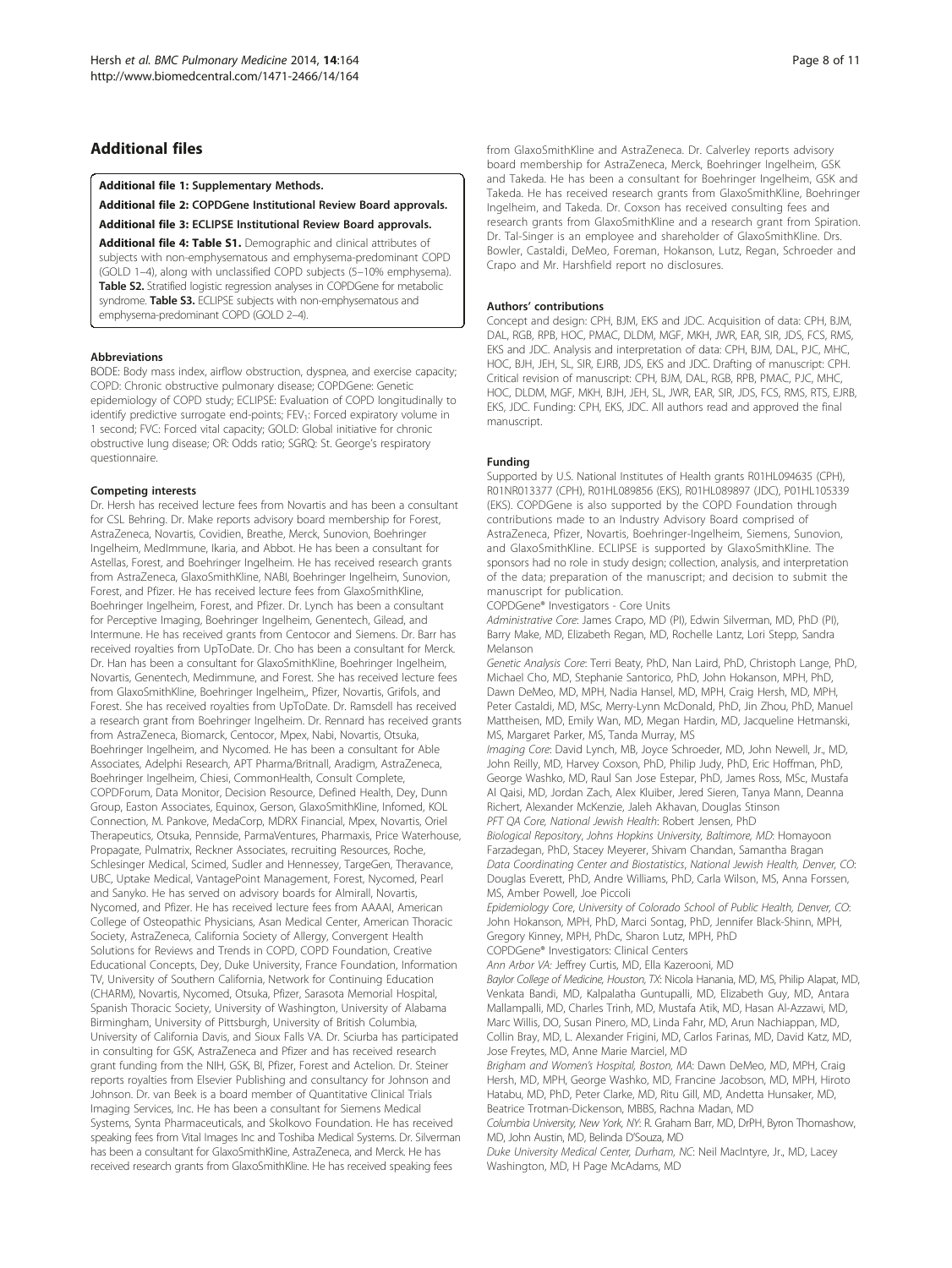<span id="page-8-0"></span>Reliant Medical Group, Worcester, MA: Richard Rosiello, MD, Timothy

Bresnahan, MD, Joseph Bradley, MD, Sharon Kuong, MD, Steven Meller, MD, Suzanne Roland, MD

Health Partners Research Foundation, Minneapolis, MN: Charlene McEvoy, MD, MPH, Joseph Tashjian, MD

Johns Hopkins University, Baltimore, MD: Robert Wise, MD, Nadia Hansel, MD, MPH, Robert Brown, MD, Gregory Diette, MD, Karen Horton, MD

Los Angeles Biomedical Research Institute at Harbor UCLA Medical Center, Torrance, CA: Richard Casaburi, MD, PhD, Janos Porszasz, MD, PhD, Hans Fischer, MD, Matt Budoff, MD

Michael E. DeBakey VAMC, Houston, TX: Amir Sharafkhaneh, MD, Charles Trinh, MD, Hirani Kamal, MD, Roham Darvishi, MD, Marc Willis, DO, Susan Pinero, MD, Linda Fahr, MD, Arun Nachiappan, MD, Collin Bray, MD, L. Alexander

Frigini, MD, Carlos Farinas, MD, David Katz, MD, Jose Freytes, MD, Anne Marie Marciel, MD

Minneapolis VA: Dennis Niewoehner, MD, Quentin Anderson, MD, Kathryn Rice, MD, Audrey Caine, MD

Morehouse School of Medicine, Atlanta, GA: Marilyn Foreman, MD, MS, Gloria Westney, MD, MS, Eugene Berkowitz, MD, PhD

National Jewish Health, Denver, CO: Russell Bowler, MD, PhD, David Lynch, MB, Joyce Schroeder, MD, Valerie Hale, MD, John Armstrong, II, MD, Debra Dyer, MD, Jonathan Chung, MD, Christian Cox, MD

Temple University, Philadelphia, PA: Gerard Criner, MD, Victor Kim, MD, Nathaniel Marchetti, DO, Aditi Satti, MD, A. James Mamary, MD, Robert Steiner, MD, Chandra Dass, MD, Libby Cone, MD

University of Alabama, Birmingham, AL: William Bailey, MD, Mark Dransfield, MD, Michael Wells, MD, Surya Bhatt, MD, Hrudaya Nath, MD, Satinder Singh, MD University of California, San Diego, CA: Joe Ramsdell, MD, Paul Friedman, MD University of Iowa, Iowa City, IA: Alejandro Cornellas, MD, John Newell, Jr., MD, Edwin JR van Beek, MD, PhD

University of Michigan, Ann Arbor, MI: Fernando Martinez, MD, MeiLan Han, MD, Ella Kazerooni, MD

University of Minnesota, Minneapolis, MN: Christine Wendt, MD, Tadashi Allen, MD University of Pittsburgh, Pittsburgh, PA: Frank Sciurba, MD, Joel Weissfeld, MD, MPH, Carl Fuhrman, MD, Jessica Bon, MD, Danielle Hooper, MD University of Texas Health Science Center at San Antonio, San Antonio, TX: Antonio Anzueto, MD, Sandra Adams, MD, Carlos Orozco, MD, Mario Ruiz, MD, Amy Mumbower, MD, Ariel Kruger, MD, Carlos Restrepo, MD, Michael Lane, MD Principal investigators and centers participating in ECLIPSE include: Bulgaria: Y. Ivanov, Pleven; K. Kostov, Sofia. Canada: J. Bourbeau, Montreal QC; M. Fitzgerald, Vancouver BC; P. Hernández, Halifax NS; K. Killian, Hamilton ON; R. Levy, Vancouver BC; F. Maltais, Montreal QC; D. O'Donnell, Kingston ON. Czech Republic: J. Krepelka, Prague. Denmark: J. Vestbo, Hvidovre. The Netherlands: E. Wouters, Horn-Maastricht. New Zealand: D. Quinn, Wellington. Norway: P. Bakke, Bergen. Slovenia: M. Kosnik, Golnik. Spain: A. Agusti, J. Sauleda, Palma de Mallorca. Ukraine: Y. Feschenko, V. Gavrisyuk, L. Yashina, Kiev; N. Monogarova, Donetsk. United Kingdom: P. Calverley, Liverpool; D. Lomas, Cambridge; W. MacNee, Edinburgh; D. Singh, Manchester; J. Wedzicha, London. United States: A. Anzueto, San Antonio, TX; S. Braman, Providence. RI; R. Casaburi, Torrance CA; B. Celli, Boston, MA; G. Giessel, Richmond, VA; M. Gotfried, Phoenix, AZ; G. Greenwald, Rancho Mirage, CA; N. Hanania, Houston, TX; D. Mahler, Lebanon, NH; B. Make, Denver, CO; S. Rennard, Omaha, NE; C. Rochester, New Haven, CT; P. Scanlon, Rochester, MN; D. Schuller, Omaha, NE; F. Sciurba, Pittsburgh, PA; A. Sharafkhaneh, Houston, TX; T. Siler, St Charles, MO; E. Silverman, Boston, MA; A. Wanner, Miami, FL; R. Wise,

Baltimore, MD; R. ZuWallack, Hartford, CT. Steering Committee: H. Coxson (Canada), C. Crim (GlaxoSmithKline, USA), L. Edwards (GlaxoSmithKline, USA), D. Lomas (UK), W. MacNee (UK), E. Silverman (USA), R. Tal Singer (Co-chair, GlaxoSmithKline, USA), J. Vestbo (Co-chair, Denmark), J. Yates (GlaxoSmithKline, USA).

Scientific Committee: A. Agusti (Spain), P. Calverley (UK), B. Celli (USA), C. Crim (GlaxoSmithKline, USA), B. Miller (GlaxoSmithKline, USA), W. MacNee (Chair, UK), S. Rennard (USA), R. Tal-Singer (GlaxoSmithKline, USA), E. Wouters (The Netherlands), J. Yates (GlaxoSmithKline, USA).

#### Author details

<sup>1</sup>Channing Division of Network Medicine, Boston, MA, USA. <sup>2</sup>Division of Pulmonary and Critical Care Medicine, Brigham and Women's Hospital, Boston, MA, USA. <sup>3</sup>Division of Pulmonary and Critical Care Medicine, National Jewish Health, Denver, CO, USA. <sup>4</sup>Department of Radiology, National Jewish Health, Denver, CO, USA. <sup>5</sup>Department of Medicine, Columbia University,

New York, NY, USA. <sup>6</sup>Division of Infection and Immunity Clinical Sciences Centre, University Hospital Aintree, Liverpool, UK. <sup>7</sup>Department of Radiology, University of British Columbia, Vancouver, Canada. <sup>8</sup> Division of Pulmonary and Critical Care Medicine, Morehouse School of Medicine, Atlanta, GA, USA. <sup>9</sup> Division of Pulmonary and Critical Care Medicine, University of Michigan Health System, Ann Arbor, MI, USA. <sup>10</sup>Department of Epidemiology, Colorado School of Public Health, Aurora, CO, USA.<sup>11</sup>Department of Biostatistics, Colorado School of Public Health, Aurora, CO, USA. 12Division of Pulmonary and Critical Care Medicine, University of California, San Diego, CA, USA. <sup>13</sup>Division of Pulmonary, Critical Care, Sleep and Allergy, University of Nebraska Medical Center, Omaha, NE, USA. 14Division of Pulmonary, Allergy, and Critical Care Medicine, University of Pittsburgh, Pittsburgh, PA, USA. <sup>15</sup>Department of Radiology, Temple University, Philadelphia, PA, USA. <sup>16</sup>GlaxoSmithKline R&D, King of Prussia, PA, USA. <sup>17</sup>Department of Radiology, University of Edinburgh, Edinburgh, Scotland.

#### Received: 6 May 2014 Accepted: 9 October 2014 Published: 24 October 2014

#### References

- Vestbo J, Hurd SS, Agusti AG, Jones PW, Vogelmeier C, Anzueto A, Barnes PJ, Fabbri LM, Martinez FJ, Nishimura M, Stockley RA, Sin DD, Rodriguez-Roisin R: Global strategy for the diagnosis, management, and prevention of chronic obstructive pulmonary disease: GOLD executive summary. Am J Respir Crit Care Med 2012, 187(4):347-365.
- 2. Han MK, Agusti A, Calverley PM, Celli BR, Criner G, Curtis JL, Fabbri LM, Goldin JG, Jones PW, Macnee W, Make BJ, Rabe KF, Rennard SI, Sciurba FC, Silverman EK, Vestbo J, Washko GR, Wouters EF, Martinez FJ: Chronic obstructive pulmonary disease phenotypes: the future of COPD. Am J Respir Crit Care Med 2010, 182(5):598–604.
- 3. Nocturnal Oxygen Therapy Trial Group: Continuous or nocturnal oxygen therapy in hypoxemic chronic obstructive lung disease: a clinical trial. Ann Intern Med 1980, 93(3):391–398.
- Medical Research Council Working Party: Long term domiciliary oxygen therapy in chronic hypoxic cor pulmonale complicating chronic bronchitis and emphysema. Lancet 1981, 1(8222):681–686.
- 5. Fishman A, Martinez F, Naunheim K, Piantadosi S, Wise R, Ries A, Weinmann G, Wood DE: A randomized trial comparing lung-volumereduction surgery with medical therapy for severe emphysema. N Engl J Med 2003, 348(21):2059–2073.
- Albert RK, Connett J, Bailey WC, Casaburi R, Cooper JA Jr, Criner GJ, Curtis JL, Dransfield MT, Han MK, Lazarus SC, Make B, Marchetti N, Martinez FJ, Madinger NE, McEvoy C, Niewoehner DE, Porsasz J, Price CS, Reilly J, Scanlon PD, Sciurba FC, Scharf SM, Washko GR, Woodruff PG, Anthonisen NR, COPD Clinical Research Network: Azithromycin for prevention of exacerbations of COPD. N Engl J Med 2011, 365(8):689–698.
- 7. Yang IA, Fong KM, Sim EH, Black PN, Lasserson TJ: Inhaled corticosteroids for stable chronic obstructive pulmonary disease. Cochrane Database Syst Rev 2007, 2:CD002991.
- 8. Calverley PM, Rabe KF, Goehring UM, Kristiansen S, Fabbri LM, Martinez FJ: Roflumilast in symptomatic chronic obstructive pulmonary disease: two randomised clinical trials. Lancet 2009, 374(9691):685–694.
- 9. Dornhorst AC: Respiratory insufficiency. Lancet 1955, 268(6876):1185-1187.
- 10. Qaseem A, Wilt TJ, Weinberger SE, Hanania NA, Criner G, van der Molen T, Marciniuk DD, Denberg T, Schunemann H, Wedzicha W, MacDonald R, Shekelle P, American College of Physicians, American College of Chest Physicians, American Thoracic Society, European Respiratory Society: Diagnosis and management of stable chronic obstructive pulmonary disease: a clinical practice guideline update from the American College of Physicians, American College of Chest Physicians, American Thoracic Society, and European Respiratory Society. Ann Intern Med 2011, 155(3):179–191.
- 11. Weinberger SE, Cockrill BA, Mandel J: Chronic obstructive pulmonary disease. In Principles of Pulmonary Medicine. 5th edition. Philadelphia: Saunders Elsevier; 2008:90–109.
- 12. Niewoehner DE: Chronic obstructive pulmonary disease. In Goldman's Cecil Medicine. 24th edition. Edited by Goldman L, Schafer AI. Philadelphia: Elsevier Saunders; 2012:537–544.
- 13. Boschetto P, Miniati M, Miotto D, Braccioni F, De Rosa E, Bononi I, Papi A, Saetta M, Fabbri LM, Mapp CE: Predominant emphysema phenotype in chronic obstructive pulmonary. Eur Respir J 2003, 21(3):450–454.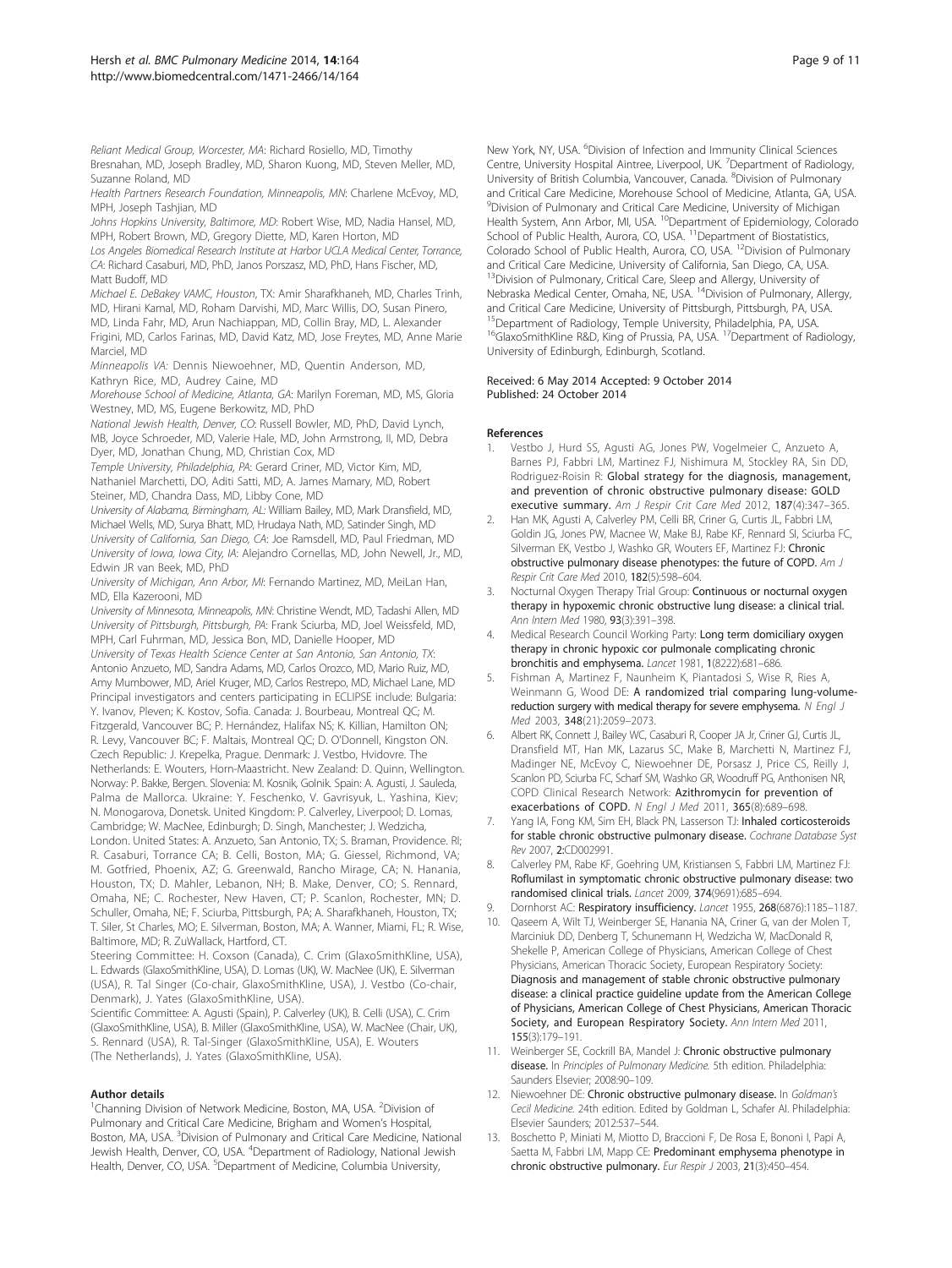- <span id="page-9-0"></span>14. Makita H, Nasuhara Y, Nagai K, Ito Y, Hasegawa M, Betsuyaku T, Onodera Y, Hizawa N, Nishimura M: Characterisation of phenotypes based on severity of emphysema in chronic obstructive pulmonary disease. Thorax 2007, 62(11):932–937.
- 15. Kitaguchi Y, Fujimoto K, Kubo K, Honda T: Characteristics of COPD phenotypes classified according to the findings of HRCT. Respir Med 2006, 100(10):1742–1752.
- 16. Hersh CP, Hansel NN, Barnes KC, Lomas DA, Pillai SG, Coxson HO, Mathias RA, Rafaels NM, Wise RA, Connett JE, Klanderman BJ, Jacobson FL, Gill R, Litonjua AA, Sparrow D, Reilly JJ, Silverman EK, ICGN Investigators: Transforming growth factor-beta receptor-3 is associated with pulmonary emphysema. Am J Respir Cell Mol Biol 2009, 41(3):324–331.
- 17. Hersh CP, Jacobson FL, Gill R, Silverman EK: Computed tomography phenotypes in severe, early-onset chronic obstructive pulmonary disease. COPD 2007, 4(4):331–337.
- 18. Muller NL, Staples CA, Miller RR, Abboud RT: "Density mask". An objective method to quantitate emphysema using computed tomography. Chest 1988, 94(4):782–787.
- 19. Nakano Y, Wong JC, de Jong PA, Buzatu L, Nagao T, Coxson HO, Elliott WM, Hogg JC, Pare PD: The prediction of small airway dimensions using computed tomography. Am J Respir Crit Care Med 2005, 171(2):142-146.
- 20. Aberle DR, Adams AM, Berg CD, Black WC, Clapp JD, Fagerstrom RM, Gareen IF, Gatsonis C, Marcus PM, Sicks JD: Reduced lung-cancer mortality with low-dose computed tomographic screening. N Engl J Med 2011, 365(5):395–409.
- 21. Mets OM, Buckens CF, Zanen P, Isgum I, van Ginneken B, Prokop M, Gietema HA, Lammers JW, Vliegenthart R, Oudkerk M, van Klaveren RJ, de Koning HJ, Mali WP, de Jong PA: Identification of chronic obstructive pulmonary disease in lung cancer screening computed tomographic scans. JAMA 2011, 306(16):1775–1781.
- 22. Regan EA, Hokanson JE, Murphy JR, Make B, Lynch DA, Beaty TH, Curran-Everett D, Silverman EK, Crapo JD: Genetic epidemiology of COPD (COPDGene) study design. COPD 2010, 7(1):32–43.
- 23. Vestbo J, Anderson W, Coxson HO, Crim C, Dawber F, Edwards L, Hagan G, Knobil K, Lomas DA, MacNee W, Silverman EK, Tal-Singer R, ECLIPSE Investigators: Evaluation of COPD Longitudinally to Identify Predictive Surrogate End-points (ECLIPSE). Eur Respir J 2008, 31(4):869–873.
- 24. Jones PW, Quirk FH, Baveystock CM, Littlejohns P: A self-complete measure of health status for chronic airflow limitation. The St George's Respiratory Questionnaire. Am Rev Respir Dis 1992, 145(6):1321–1327.
- 25. Estepar RS, Washko GG, Silverman EK, Reilly JJ, Kikinis R, Westin CF: Accurate airway wall estimation using phase congruency. Med Image Comput Comput Assist Interv Int Conf Med Image Comput Comput Assist Interv 2006, 9(Pt 2):125–134.
- 26. Hersh CP, Washko GR, Jacobson FL, Gill R, Estepar RS, Reilly JJ, Silverman EK: Interobserver variability in the determination of upper lobe-predominant emphysema. Chest 2007, 131(2):424–431.
- 27. Gevenois PA, De Vuyst P, de Maertelaer V, Zanen J, Jacobovitz D, Cosio MG, Yernault JC: Comparison of computed density and microscopic morphometry in pulmonary emphysema. Am J Respir Crit Care Med 1996, 154(1):187–192.
- 28. Zach JA, Newell JD Jr, Schroeder J, Murphy JR, Curran-Everett D, Hoffman EA, Westgate PM, Han MK, Silverman EK, Crapo JD, Lynch DA, COPDGene Investigators: Quantitative computed tomography of the lungs and airways in healthy nonsmoking adults. Invest Radiol 2012, 47(10):596-602.
- 29. Hardin M, Silverman EK, Barr RG, Hansel NN, Schroeder JD, Make BJ, Crapo JD, Hersh CP, COPDGene Investigators: The clinical features of the overlap between COPD and asthma. Respir Res 2011, 12(1):127.
- 30. Kim DK, Jacobson FL, Washko GR, Casaburi R, Make BJ, Crapo JD, Silverman EK, Hersh CP: Clinical and radiographic correlates of hypoxemia and oxygen therapy in the COPDGene study. Respir Med 2011, 105(8):1211–1221.
- 31. Kim V, Han MK, Vance GB, Make BJ, Newell JD, Hokanson JE, Hersh CP, Stinson D, Silverman EK, Criner GJ: The chronic bronchitic phenotype of COPD: an analysis of the COPDGene Study. Chest 2011, 140(3):626–633.
- 32. Rambod M, Porszasz J, Make BJ, Crapo JD, Casaburi R: Six-minute walk distance predictors, including CT scan measures, in the COPDGene cohort. Chest 2012, 141(4):867–875.
- 33. Han MK, Kazerooni EA, Lynch DA, Liu LX, Murray S, Curtis JL, Criner GJ, Kim V, Bowler RP, Hanania NA, Anzueto AR, Make BJ, Hokanson JE, Crapo JD, Silverman EK, Martinez FJ, Washko GR, COPDGene Investigators:

Chronic obstructive pulmonary disease exacerbations in the COPDGene study: associated radiologic phenotypes. Radiology 2011, 261(1):274–282.

- 34. Foreman MG, Zhang L, Murphy J, Hansel NN, Make B, Hokanson JE, Washko G, Regan EA, Crapo JD, Silverman EK, DeMeo DL, COPDGene Investigators: Early-onset chronic obstructive pulmonary disease is associated with female sex, maternal factors, and African American race in the COPDGene Study. Am J Respir Crit Care Med 2011, 184(4):414-420.
- 35. Swift I, Satti A, Kim V, Make BJ, Newell J, Steiner RM, Wilson C, Murphy JR, Silverman EK, Criner GJ: Demographic, physiologic and radiographic characteristics of COPD patients taking chronic systemic corticosteroids. COPD 2012, 9(1):29–35.
- 36. Black-Shinn JL, Kinney GL, Wise AL, Regan EA, Make B, Krantz MJ, Barr RG, Murphy JR, Lynch D, Silverman EK, Crapo JD, Hokanson JE, COPDGene Investigators: Cardiovascular disease is associated with COPD severity and reduced functional status and quality of life. COPD 2014, 11(5):546–551.
- 37. Kinney GL, Black-Shinn JL, Wan ES, Make B, Regan E, Lutz S, Soler X, Silverman EK, Crapo J, Hokanson JE: Pulmonary function reduction in diabetes with and without chronic obstructive pulmonary disease. Diabetes Care 2014, 37(2):389–395.
- 38. Celli BR, Cote CG, Marin JM, Casanova C, Montes de Oca M, Mendez RA, Pinto Plata V, Cabral HJ: The body-mass index, airflow obstruction, dyspnea, and exercise capacity index in chronic obstructive pulmonary disease. N Engl J Med 2004, 350(10):1005–1012.
- 39. Pellegrino R, Viegi G, Brusasco V, Crapo RO, Burgos F, Casaburi R, Coates A, van der Grinten CP, Gustafsson P, Hankinson J, Jensen R, Johnson DC, MacIntyre N, McKay R, Miller MR, Navajas D, Pedersen OF, Wanger J: Interpretative strategies for lung function tests. Eur Respir J 2005, 26(5):948–968.
- 40. Pistolesi M, Camiciottoli G, Paoletti M, Marmai C, Lavorini F, Meoni E, Marchesi C, Giuntini C: Identification of a predominant COPD phenotype in clinical practice. Respir Med 2008, 102(3):367–376.
- 41. Cho MH, Washko GR, Hoffmann TJ, Criner GJ, Hoffman EA, Martinez FJ, Laird N, Reilly JJ, Silverman EK: Cluster analysis in severe emphysema subjects using phenotype and genotype data: an exploratory investigation. Respir Res 2010, 11:30.
- 42. Castaldi PJ, Dy J, Ross J, Chang Y, Washko GR, Curran-Everett D, Williams A, Lynch DA, Make BJ, Crapo JD, Bowler RP, Regan EA, Hokanson JE, Kinney GL, Han MK, Soler X, Ramsdell JW, Barr RG, Foreman M, van Beek E, Casaburi R, Criner GJ, Lutz SM, Rennard SI, Santorico S, Sciurba FC, DeMeo DL, Hersh CP, Silverman EK, Cho MH: Cluster analysis in the COPDGene study identifies subtypes of smokers with distinct patterns of airway disease and emphysema. Thorax 2014, 69(5):415–422.
- 43. Garcia-Aymerich J, Gomez FP, Benet M, Farrero E, Basagana X, Gayete A, Pare C, Freixa X, Ferrer J, Ferrer A, Roca J, Galdiz JB, Sauleda J, Monso E, Gea J, Barbera JA, Agusti A, Anto JM, PAC-COPD Study Group: Identification and prospective validation of clinically relevant chronic obstructive pulmonary disease (COPD) subtypes. Thorax 2011, 66(5):430-437.
- 44. Agusti A, Calverley PM, Celli B, Coxson HO, Edwards LD, Lomas DA, MacNee W, Miller BE, Rennard S, Silverman EK, Tal-Singer R, Wouters E, Yates JC, Vestbo J, Evaluation of COPD Longitudinally to Identify Predictive Surrogate Endpoints (ECLIPSE) investigators: Characterisation of COPD heterogeneity in the ECLIPSE cohort. Respir Res 2010, 11:122.
- 45. Martinez CH, Han MK: Contribution of the environment and comorbidities to chronic obstructive pulmonary disease phenotypes. Med Clin North Am 2012, 96(4):713–727.
- 46. Divo M, Cote C, de Torres JP, Casanova C, Marin JM, Pinto-Plata V, Zulueta J, Cabrera C, Zagaceta J, Hunninghake G, Celli B, BODE Collaborative Group: Comorbidities and risk of mortality in patients with chronic obstructive pulmonary disease. Am J Respir Crit Care Med 2012, 186(2):155-161.
- 47. Clini E, Crisafulli E, Radaeli A, Malerba M: COPD and the metabolic syndrome: an intriguing association. Intern Emerg Med 2013, 8(4):283–289.
- 48. Suissa S, Kezouh A, Ernst P: Inhaled corticosteroids and the risks of diabetes onset and progression. Am J Med 2010, 123(11):1001–1006.
- 49. O'Byrne PM, Rennard S, Gerstein H, Radner F, Peterson S, Lindberg B, Carlsson LG, Sin DD: Risk of new onset diabetes mellitus in patients with asthma or COPD taking inhaled corticosteroids. Respir Med 2012, 106(11):1487–1493.
- 50. Bon JM, Leader JK, Weissfeld JL, Coxson HO, Zheng B, Branch RA, Kondragunta V, Lee JS, Zhang Y, Choi AM, Lokshin AE, Kaminski N, Gur D, Sciurba FC: The influence of radiographic phenotype and smoking status